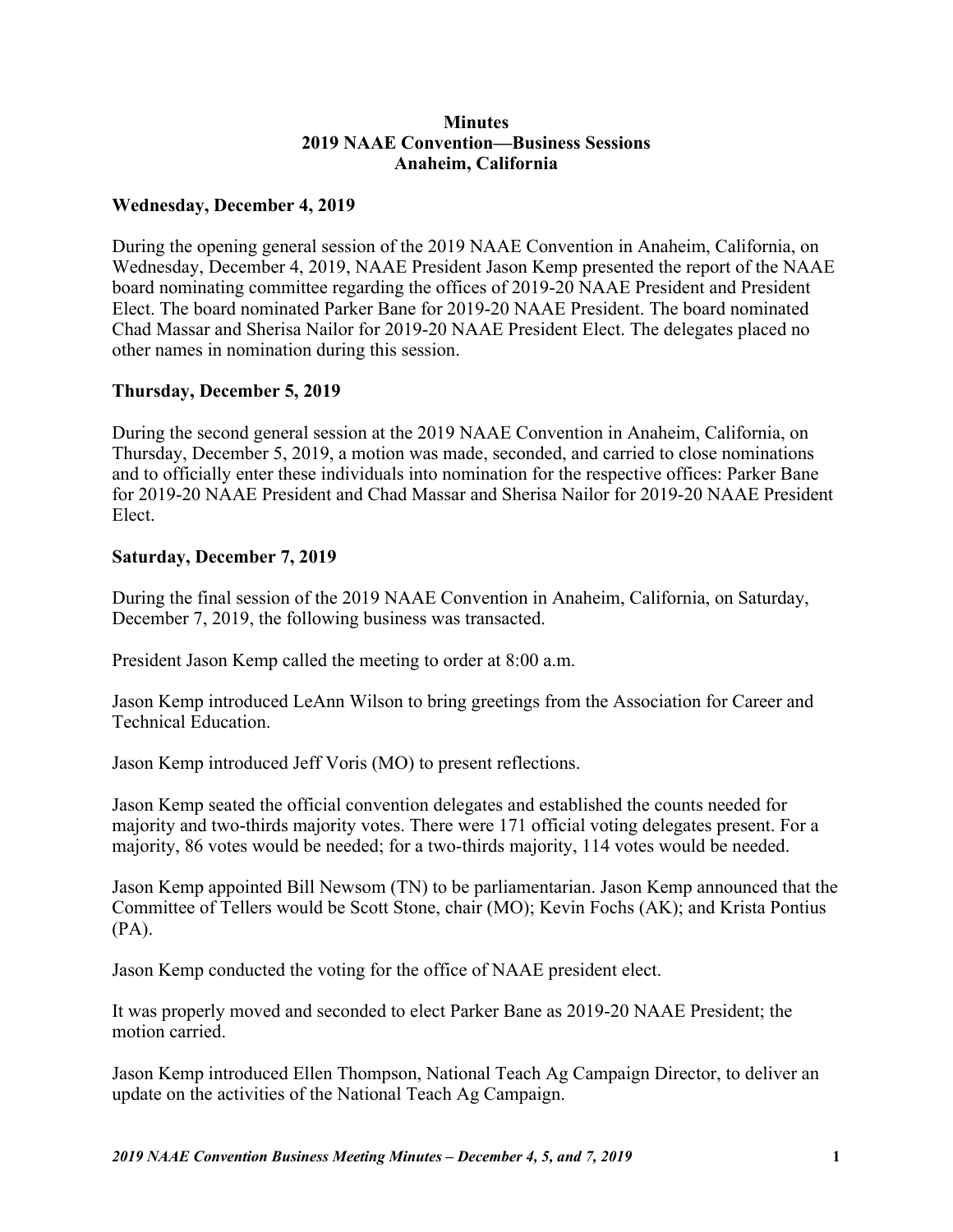The NAAE board members recognized the 2019 Teachers Turn the Key cohort, sponsored by RAM, as a special project of the National FFA Foundation.

Jason Kemp called on the committee chairs to present the updates from the seven standing committees, as follows:

**Finance**—Tara Berescik (NY) presented the update and moved to accept the update. There was an implied second and the motion carried.

**Marketing**—Kim Houser (WI) presented the update and moved to accept the update. There was an implied second and the motion carried.

**Member Services**—Lauren Emerson (LA) presented the update and moved to accept the update. There was an implied second and the motion carried.

**Policy and Bylaws**—Brittany Kloer (IN) presented the update and moved to accept the update. There was an implied second and the motion carried.

**Professional Growth**—Annette Weeks (WA) presented the update and moved to accept the update. There was an implied second and the motion carried.

**Public Policy**—Linda Sattler (WI) presented the update and moved to accept the update. There was an implied second and the motion carried.

**Strategic Planning**—Rob Yates (MT) presented the update and moved to accept the update. There was an implied second and the motion carried.

Jason Kemp then opened the floor for other business. There was no other business presented for consideration.

Jay Jackman recognized the two outgoing regional vice presidents, Chad Massar and Sherisa Nailor. Both Chad Massar and Sherisa Nailor were awarded life membership in NAAE and presented an appreciation plaque.

Jay Jackman recognized Jason Kemp as the outgoing president. Jay presented Jason an outgoing president plaque. Jason then delivered his outgoing president remarks.

Jason Kemp then recognized the outgoing regional vice presidents and regional secretaries and welcomed the new regional vice presidents and regional secretaries.

Jason Kemp announced the results of the voting for NAAE president elect. Sherisa Nailor (PA) was elected 2019-20 NAAE President Elect.

Jason Kemp then installed the 2019-20 NAAE officers, including the new president, Parker Bane (IL), the new president elect, Sherisa Nailor (PA), and the new regional vice presidents who were Eric Tilleman (MT), Region I Vice President, and Dr. Robin McLean (NJ), Region VI Vice President.